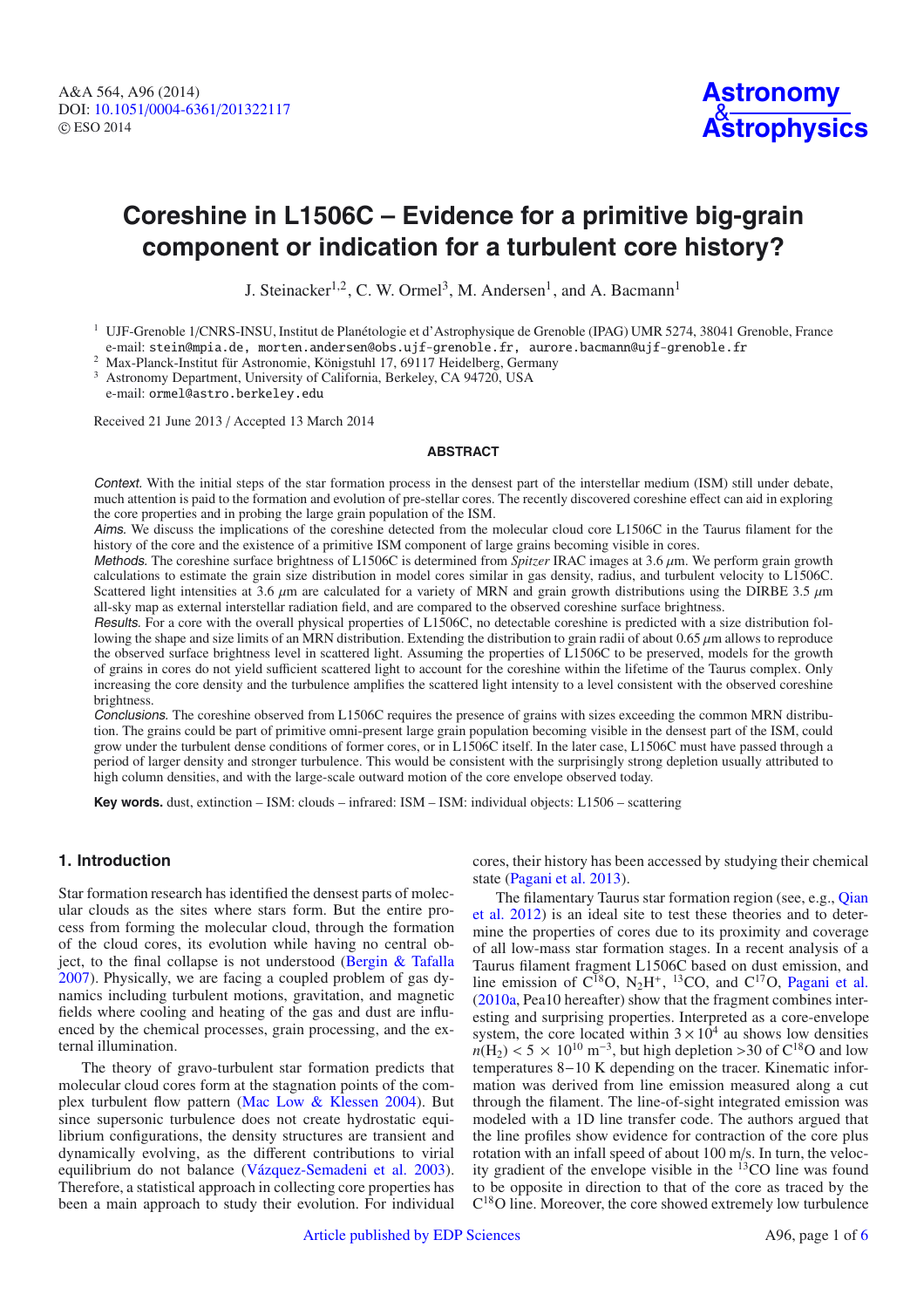$v_{\text{turb}}(FWHM) < 68 \text{ m/s}$ . Based on the contraction of the core and its low density, the authors concluded that the core is about to become a pre-stellar core, but has not yet reached the density criterion suggested by [Keto & Caselli](#page-5-6) [\(2008\)](#page-5-6) for a pre-stellar core.

An important piece of evidence was added to this picture by [Pagani et al.](#page-5-7) [\(2010b\)](#page-5-7). They reported on the detection of coreshine for about half of 110 investigated cores, among them L1506C. According to the analysis presented in [Steinacker et al.](#page-5-8) [\(2010](#page-5-8)) for the core L183, the interstellar radiation can be scattered at wavelengths around  $4 \mu m$  when the core gas hosts dust grains which are about a factor of 4 larger than the maximal silicate grain size of about  $0.25 \mu m$  advocated by the Mathis, Rumpl, and Nordsieck (MRN) model.

Investigating *Herschel* observations of the entire filament harboring L1506C, [Ysard et al.](#page-5-9) [\(2013](#page-5-9)) found that the grain opacity has to increase across the filament to fit simultaneously the near-IR extinction and FIR *Herschel* emission profiles. They interpreted this change to be a consequence of the coagulation of dust grains to form fluffy aggregates with the grain average size being increased by a factor of 5.

In this paper, we analyze the coreshine seen towards L1506C and discuss its implication for the underlying grain size distribution and the history of the core. In Sect. 2, we derive the range of coreshine surface brightness being consistent with the IRAC  $3.6 \mu$ m data of L1506C. For a model core, we calculate the scattered light intensity for MRN-type size distributions as well as for time-dependent distributions arising from coagulation calculations in Sect. 3. Comparing the derived surface brightnesses we propose possible scenarios to account for the coreshine in Sect. 4.

## **2. Determination of the coreshine surface brightness**

L1506C has been observed as part of the Taurus *Spitzer* Survey (PI Padgett; [Rebull et al. 2010](#page-5-10)). Two observations per pointing were performed across L1506C resulting in an average integration time per pixel of 25.6 s. Point sources have been identified and masked using the sextractor software (Bertin  $&$  Arnouts [1996\)](#page-4-1). Saturated sources were not identified as point sources and are left in the images. The image has been smoothed by a Gaussian kernel with a width of 2 pixels  $(2.4'')$ .

As visible in [Pagani et al.](#page-5-7) [\(2010b](#page-5-7)), Fig. [1,](#page-1-0) for many cores, coreshine traces well the extinction pattern visible in the  $8 \mu m$ *Spitzer* image. This helps to identify if the scattered light indeed comes from the central core part. But for L1506C, no extinction pattern is visible above noise at  $8 \mu m$ .

However, L1506C has been observed at 1.2 mm with MAMBO II with a beam size of  $11''$  $11''$  (Pea10). Figure 1 shows the IRAC band 1 image together with the MAMBO II map as contours. The coreshine is remarkably well-correlated with the thermal emission of the central core.

The coreshine surface brightness has been measured over a 10" square region at the peak of the emission associated with the core. The background level has been estimated for a similar size region to the west of the core in a region with no apparent point sources. The surface brightness including background was determined as  $0.25 \pm 0.02$  MJy/sr, whereas the background level is  $0.21 \pm 0.01$  MJy/sr, leading to a coreshine surface brightness above background of  $0.04 \pm 0.03$  MJy/sr.

We also examined the cold *Spitzer* L1506C data in the IRAC 4.5, 5.8, and 8.0  $\mu$ m bands to derive additional constraints. All three bands do not show significant enhancement

<span id="page-1-0"></span>

**[Fig. 1.](http://dexter.edpsciences.org/applet.php?DOI=10.1051/0004-6361/201322117&pdf_id=1)** Core L1506C seen in coreshine and thermal dust emission. Image: *Spitzer* IRAC channel 1 map of L1506C. North is up and east is to the left. Non-saturated point sources have been identified and masked using sextractor. Contours: MAMBO 1.2 mm observations (Pea10), in steps of 0.5 mJy/beam up to 5.5 mJy/beam. The field of view is  $20' \times 13'$ .

or depression of the surface brightness within the noise. For the  $8 \mu m$  band, no background could be derived from the DIRBE maps due to the strong difference in the band position and width. Therefore, we have used an upper limit of 0.03 MJy/sr  $(0.3 \text{ MJy/sr})$  for the 4.5 (5.8)  $\mu$ m surface brightness, respectively.

## **3. Coreshine from a model core with various grain distributions**

Determining the scattered light surface brightness of a core requires to perform radiative transfer calculations of the usually asymmetric core density structure taking into account the dust opacities of the various grain species as well as the impacting anisotropic radiation field. These quantities have substantial uncertainty ranges, and radiative transfer is too time-consuming to run a grid in the large parameter space with some ten parameters. The only 3D modeling of coreshine so far was performed in [Steinacker et al.](#page-5-8) [\(2010\)](#page-5-8) for the core L183 for grains increasing in size with gas density. The resulting coreshine images showed stronger gradients than observed and the smooth observational coreshine appearance of L183 and many other cores hints towards a grain distribution with small spatial gradients and/or an efficient mixing of grains. In this analysis, we therefore restrict ourselves to a simple core density model and to determine if proposed size distributions can account to at least reach the coreshine surface brightness level observed in L1506C, without any attempt to model the complex shape of the core, and refer to future studies concerning a full 3D modeling. Moreover, we will neglect spatial variations in the grain size distribution with reference to the results from L183 that such variations cause stronger gradients in the coreshine appearance than observed.

We use the spherically symmetric density distribution proposed for L1506C in Pea10, with an outer radius of  $R_c$  =  $3 \times 10^4$  au, a maximal density of  $5 \times 10^{10}$  m<sup>-3</sup>, and a kink radius of  $R_c = 10^4$  au where the flat inner profile turns into a powerlaw. The impacting radiation field is approximated by the Zodiacal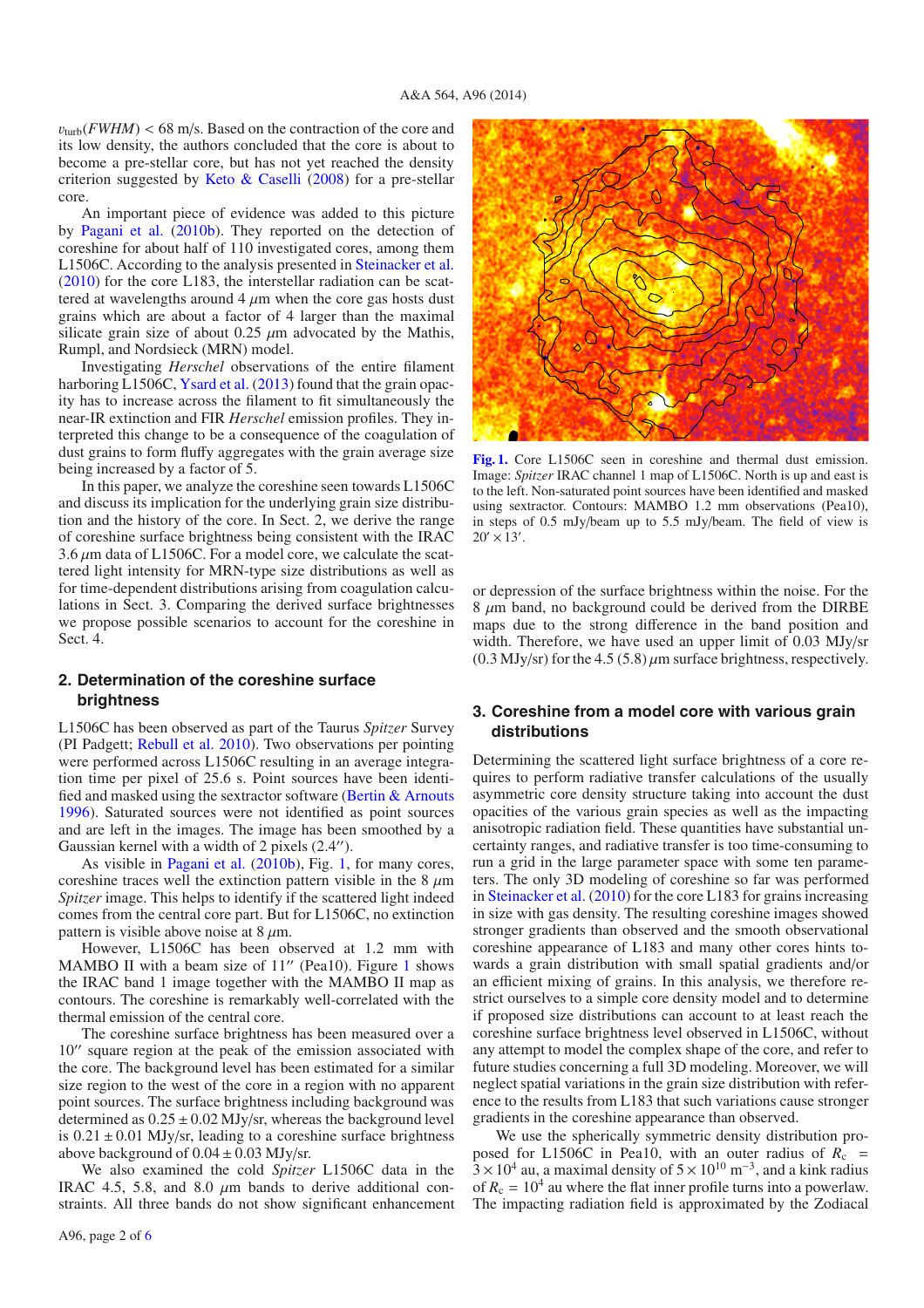<span id="page-2-1"></span>

**[Fig. 2.](http://dexter.edpsciences.org/applet.php?DOI=10.1051/0004-6361/201322117&pdf_id=2)** Scattered light images of a model core with overall properties like L1506C using an MRN size distributions extending to grain sizes of  $0.25 \mu m$  (*left*) and  $0.65 \mu m$  (*right*). The total dust mass is kept constant. The background surface brightness is 0.032 MJy/sr and the coreshine surface brightness above background is 0.04 MJy/sr for L1506C.

light-subtracted 3.5  $\mu$ m DIRBE map provided by LAMBDA<sup>[1](#page-2-0)</sup> transformed to the core location at the Galactic coordinates  $(l, b) = (171.1°, -17.57°)$ . The background radiation along the line-of-sight was derived from the DIRBE map since the absolute background is provided as opposed to the *Spitzer* observations. Due to the large beam of DIRBE the surface brightness in each pixel is contaminated by point sources and we subtracted this surface brightness using the WISE point source catalogue leading to a value of  $0.032 \pm 0.02$  MJy/sr for the background.

## 3.1. Models based on pristine MRN distributions

The first scenario we discuss is to mix the core gas with a stationary size distribution commonly found in the diffuse interstellar medium (ISM), with a powerlaw distribution as described in [Mathis et al.](#page-5-11) [\(1977](#page-5-11)) (abbreviating the distribution MRN) and grain radii up to 0.25  $\mu$ m. We use a version of the radiative transfer code applied in [Steinacker et al.](#page-5-8) [\(2010\)](#page-5-8) that is taking advantage of the assumption of no spatial gradients in the size distribution (for details, see Sect. 2.4 in [Steinacker et al. 2013\)](#page-5-12). Dust opacities were taken from [Draine & Lee](#page-5-13) [\(1984](#page-5-13)) and [Draine](#page-5-14) [\(2003](#page-5-14)). As shown by [Ormel et al.](#page-5-15) [\(2011](#page-5-15)), considering more realistic porous grains will decrease the opacities at  $3.6 \mu$ m. Since the optical depth encountered in the calculations remain below 1 in most cases, considering a filling factor of 1 means deriving an upper limit for the scattered light surface brightness.

<span id="page-2-0"></span>Figure [2](#page-2-1) shows images of the core at a wavelength of 3.6  $\mu$ m for an MRN grain size distribution. In the left image, the distribution includes grains with a radius up to  $0.25 \mu m$ . The core is seen in slight absorption against the background with no visible coreshine. We successively raised the upper size limit while keeping the total dust mass constant with a mass ratio of gasto-dust of 120. The right image was calculated using grains up to  $0.65 \mu m$  in size, reproducing the observed surface brightness of coreshine in L1506C around 0.07 MJy/sr. Within the uncertainties and approximations used in the modeling this means that the coreshine reveals a large grain component being present in all parts of L1506C. Interpreted as a pristine component, it could originate either from large-scale dust production and processing cycles of the ISM before the Taurus region was formed or from collisional growth in transient density fluctuations in the filament before L1506C came to being.

## 3.2. Models based on grain growth in cores

Alternatively, we assume that the large grains are formed in the core as a consequence of collisional growth due to the turbulent relative velocities of the grains and the high density. We utilize a time-dependent grain growth model for their distribution which is non-trivial also because the core may change its properties during the evolution. [Ossenkopf](#page-5-16) [\(1993](#page-5-16)) considered the growth of fluffy dust agglomerates in dense cores of molecular clouds and found that on timescales below  $10<sup>5</sup>$  yr the optical properties of the grains change but that no large heavy particles are produced. [Weidenschilling & Ruzmaikina](#page-5-17) [\(1994](#page-5-17)) have studied the collisional evolutions of grains in cores both in static equilibrium and free-fall collapse. They derive powerlaw-shaped size distributions with a cut-off at  $1 \mu m$  for compact grains on a timescale of a few Myr, and  $100 \mu m$  for fluffy grains. Ormel et al. [\(2009](#page-5-18), hereinafter called Oea09) have improved the graingrain collision data by numerical experiments. They assumed that the decay time of the largest eddies with the size of the core is the sound crossing time, and that the fluctuating velocity at the largest scale is given by the sound speed. The turbulence on smaller scales was assumed to follow a Kolmogorov cascade with turn-over times and velocities on the inner scale determined by the Reynolds number (for details see Sect. 2 and Appendix A in Oea09). The turbulence on the core scale was renewed over times larger than one free-fall time. In their model, strongly peaked size distributions develop as long as destructive collisions do not limit the growth of grains, with maximal sizes also around 100  $\mu$ m for a few free-fall times. Here, we apply a modified version of the Oea09 model and have rerun a grid of coagulation calculations for a large sample of physical parameters extending the range compared to Oea09. The grid covered gas number densities from  $10^8$  to  $10^{14}$  m<sup>-3</sup>, core radii from 4.8 to 110 kau, and allows for fluctuating velocities at the largest scale from 90 to 510 m/s instead of restricting to the sound speed. The model includes destructive collisions for high relative velocities, and in fact on longer times the grain size distributions flatten due to the action of destructive impacts as visible in Fig. [3](#page-3-0) for  $t = 10<sup>7</sup>$  yr. The initial silicate grains were ice-coated spheres and had a radius of  $0.05 \mu m$ . The grain size distributions were calculated for evolution times from  $10^4$  $10^4$  to  $10^7$  yr. Figures [3](#page-3-0) and 4 show example results of calculations with parameters partially resembling the properties of L1506C with the gas number density  $n_g$ , the turbulent velocity at the outer radius  $v_L$  and the core radius  $R_{cl}$ . For the low turbulence case in Fig. [3,](#page-3-0) almost no grain growth is produced after 1 Myr. In the low density case (Fig. [4\)](#page-3-1), grains sizes around  $0.7 \mu m$  were created. Note that the results for a core similar to L1506C have been interpolated from this grid to arrive at the correct number densities.

The Oea09 model does not consider mixing by the same turbulence that is providing the relative velocities and assumes the core to have a single constant density. Since the density in our model core mimicking L1506C varies, we constructed a global size distribution by counting for each time step the grains in each cell grown as a function of the local density. This still overestimates the growth at the highest densities as the mixing will at all times remove grains from the region towards lower density ones where growth is less efficient. The resulting size distribution per size interval is shown in Fig. [5](#page-3-2) for a growth time of 1 Myr and fluctuating velocities of 300 m/s.

<sup>1</sup> <http://lambda.gsfc.nasa.gov>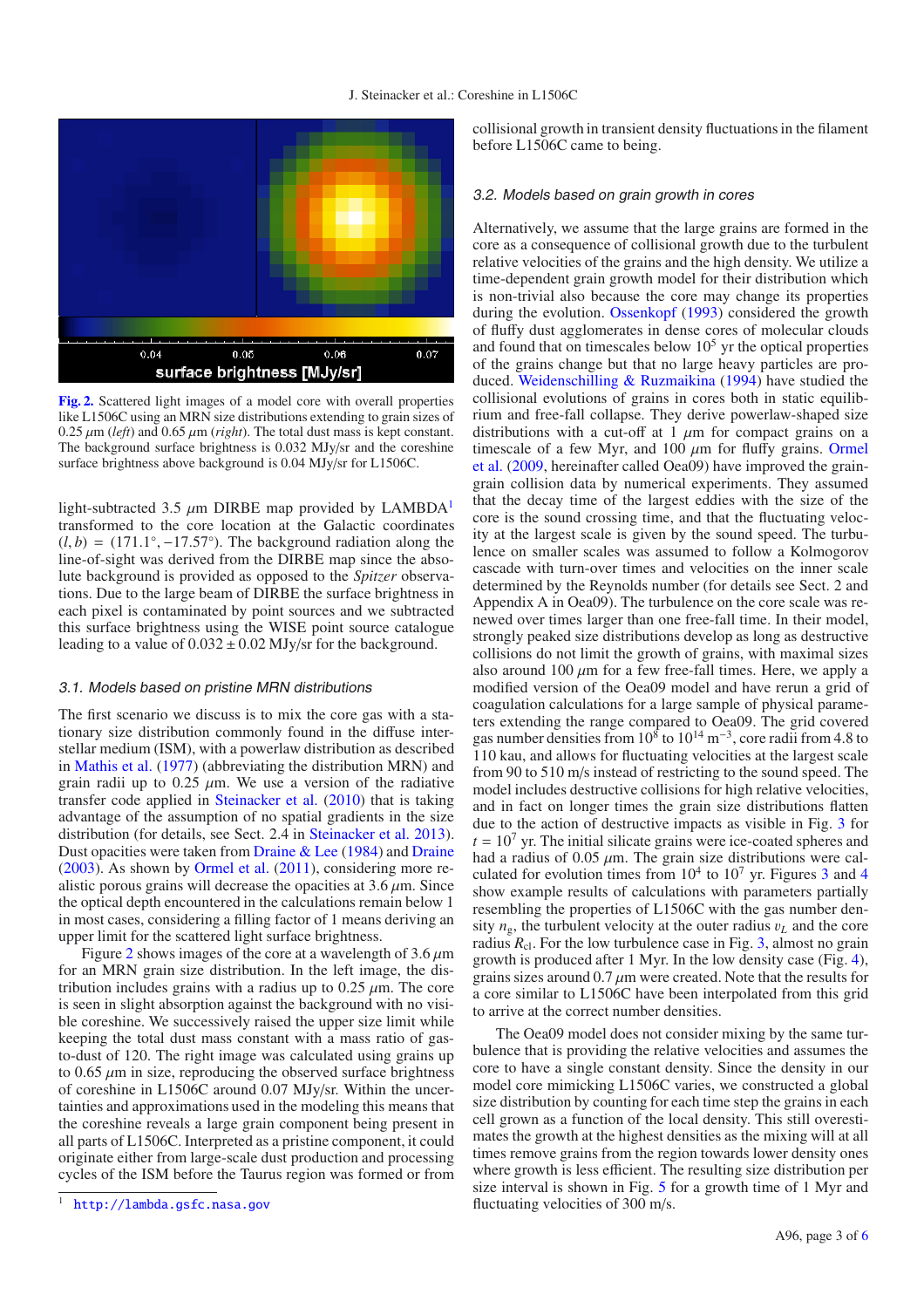<span id="page-3-0"></span>

**[Fig. 3.](http://dexter.edpsciences.org/applet.php?DOI=10.1051/0004-6361/201322117&pdf_id=3)** Mass of the size distribution per logarithmic interval as a function of the grain mass in units of number of initial grains. The curves are at  $10^4$ ,  $3 \times 10^4$ ,  $10^5$ ,  $3 \times 10^5$ ,  $10^6$ ,  $3 \times 10^6$ ,  $10^7$  yr continuously increasing their mass center. The gas density is  $n = 1.3 \times 10^{11} \text{ m}^{-3}$ , the turbulent speed  $v_L$  = 90 m/s, and the core radius is  $R_c$  = 22.7 kau. The gray shading denotes the spread in 10 runs. The initial monomers have a size of  $0.05 \mu$ m. Only data up to 1 Myr are used in this paper.

<span id="page-3-1"></span>

**[Fig. 4.](http://dexter.edpsciences.org/applet.php?DOI=10.1051/0004-6361/201322117&pdf_id=4)** Same as Fig. [3](#page-3-0) with a different set of parameters (low density, mean turbulent velocity): the gas density is  $n = 3.8 \times 10^9$  m<sup>-3</sup>, the turbulent speed  $v_L$  = 300 m/s, and the core radius is  $R_c$  = 22.7 kau.

We use these various size distributions to explore which of them would create enough scattered light to explain the observed coreshine of L1506C. We start with the currently observed turbulence and density properties. While the free-fall time scale is of the order  $10<sup>5</sup>$  years, thermal pressure and magnetic fields are discussed to extend the lifetime of pre-stellar cores from several to many free-fall times (see time scale discussion in Oea09). Since we want to explore the conditions to produce measurable coreshine, we consider that the core density was at the value we observe today for at 1 Myr in order to enable efficient grain growth. Assuming fluctuating velocities to be 90 m/s near the observed value for the turbulent eddy with the size of the core, maintaining the turbulence at the largest level for 1 Myr, the calculation leads to no measurable coreshine surface brightness in 1 Myr (Fig. [6,](#page-3-3) left). This simple calculation suggests that if L1506C

<span id="page-3-2"></span>

**[Fig. 5.](http://dexter.edpsciences.org/applet.php?DOI=10.1051/0004-6361/201322117&pdf_id=5)** Normalized size distribution per size interval as a function of the mean grain size. The distribution was obtained allowing growth at all cells according to the local density following the Oea09 calculations and finally mixing all grains to a constant size distribution.

<span id="page-3-3"></span>

**[Fig. 6.](http://dexter.edpsciences.org/applet.php?DOI=10.1051/0004-6361/201322117&pdf_id=6)** Scattered light images of a model core like L1506C assuming a growth time of  $10^6$  yr. In each image, the peak core density is given left, the right number is the turbulent speed in the largest eddy.

would have had the density distribution and the turbulence level that we see today with only 0.05  $\mu$ m-sized grains at the onset of growth, applying even the most optimistic growth model yields that L1506C should not harbor larger grains nor should it show coreshine.

We performed radiative transfer calculations using the same set-up but a stronger level of turbulence than currently observed. We chose the outer eddy to have fluctuation velocities of 200 m/s comparable to the value derived from 13CO linewidth measurements of about 400 m/s. Velocities on smaller scales are smaller according to the assumed Kolmogorov cascade.

In the corresponding image (Fig. [6](#page-3-3) middle), coreshine is seen at the observed surface brightness level. But mixing was only performed after  $10<sup>6</sup>$  yr instead of continuous mixing. To estimate the impact of this approximation on the largest grains, we consider a grain that starts in the densest region. Given the centrally peaked gas density distribution, the grain will remain in regions with a central density only about  $1/3$  ( $r_0/R_c$ ) of the turnover time. As c[oreshine](#page-5-8) [is](#page-5-8) [dominated](#page-5-8) [by](#page-5-8) [the](#page-5-8) [largest](#page-5-8) [grains](#page-5-8) [\(see](#page-5-8) Steinacker et al. [2010\)](#page-5-8), a more realistic mixing will result in a coreshine surface brightness too low to account for the observed value. Increasing the turbulent velocity even more is possible, but only up to the sound speed since velocities in pre-stellar low-mass cores remain subsonic. Moreover, the model calculations will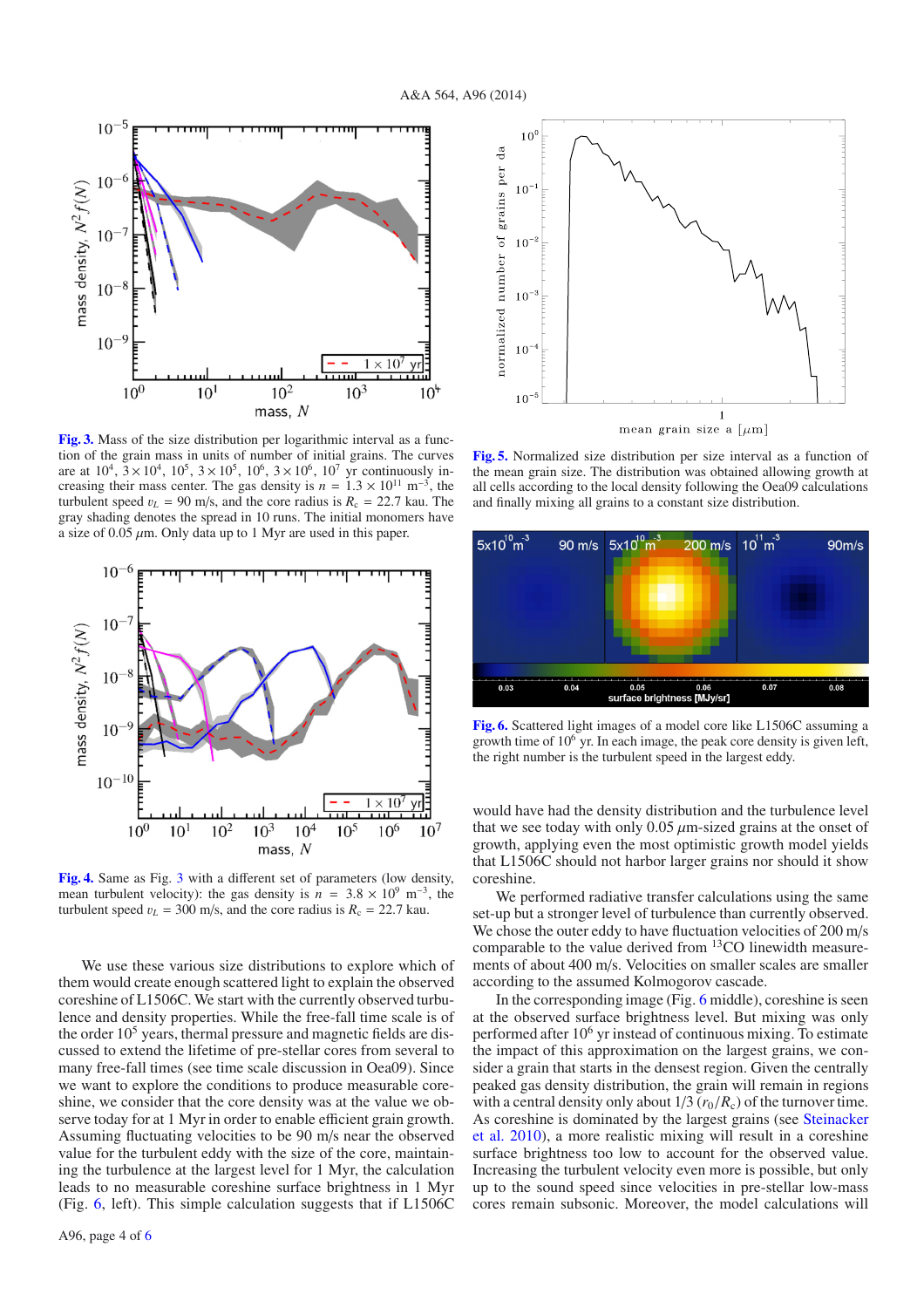also overestimate the growth since they assume a Kolmogorov turbulence decay while the linewidth measurements indicate a lack of turbulence in the core.

Aside of considering a turbulence that has been stronger in the past, we can also assume that the core has been denser due to the action of large-scale motions which are tearing the core apart. This would follow the general picture of turbulent star formation and the higher density would let grains grow more efficiently. The right image in Fig. [6](#page-3-3) shows the core assuming the turbulence level observed today but with a density being a factor 2 larger. Grain growth is still insufficient to arrive at grains large enough to produce the right coreshine level. Finally we have chosen 300 m/s as turbulent speed of the largest eddy and an increased density by shrinking the core and assuming the same mass. We were able to produce coreshine well in excess of the observed value.

We also determined the 4.5  $\mu$ m surface brightness for all models described here. The peak values never exceeded the upper limit of 0.03 MJy/sr derived from the data. The only exception is the model with both increased turbulent speed and density, and in this case the measured  $3.6 \mu m$  peak values is a tighter constraint. In a further publication we will discuss the more recent and more sensitive warm *Spitzer* measurements for this core.

### **4. Conclusions**

We have investigated the scattered light observed from the central part of L1506C in the *Spitzer* channel 1 and put forward two scenarios to account for the coreshine surface brightness. Mixing the core case with a constant MRN dust size distribution using a size limit of  $0.25 \mu m$  does not lead to sufficient scattered light to explain the observed surface brightness of cores with coreshine.

The core may host a component of large grains with sizes up to  $0.65 \mu$ m that has not been formed in the core rather than being a primitive component from earlier star formation cycles before the Taurus filaments came to being. Using a simple density structure, an ISRF based on the DIRBE map plus a local component from the star formation region, and standard dust opacities we were able to reproduce the coreshine level with our radiative transfer calculations.

An implication of the existence of a global primitive largegrain component would be that most low-mass cores comparable to L1506C should show coreshine as far as the background level allows its detection, shielding effects do not block the radiation either during illumination or on its way to the observer, or large-scale processes like supernovae have modified the size distribution [\(Andersen et al. 2011;](#page-4-2) [Pagani et al. 2012](#page-5-19)). A future publication will investigate this prospective.

Another possibility is that the large grains responsible for the scattering have been formed in the core. To enable efficient grain growth, we maintained the turbulence on the largest scale for 1 Myr which is a basic assumption of the gravo-turbulent scenario for star formation. But even with the most optimistic grain growth model, and increasing either the turbulence or the density beyond the currently observed values, we failed to reproduce the observed coreshine within the limits of our simple model. However, our results indicate that grain growth in a core that is denser and more turbulent could lead to the observed coreshine surface brightness. Within the gravo-turbulent scenario, the same large-scale motions that would have created the density maximum in the filament at the location of L1506C could have torn the core partially apart leaving just the gravitationally bound part. The question is if the velocity gradients that have been inferred from the emission line analysis along a cut

in Pea10 are in agreement with this scenario. Since turbulence on the largest scales decays slowest in the Kolmogorov picture, it is on the large-scales that remnants of such a tearing motion should still be seen. The observed outward motion of the envelope at large scales can be interpreted in this way.

It is more complex to access the present kinematical signatures on the smaller scales, that is on the scale of the core. First, the turbulence on smaller scales decays faster and is re-created by turbulent cascading with new kinematical signature. This leaves no trace of the history of the fragment on small scales. Second, the kinematic structure of the core may also be affected by self-gravity: the change in kinematical properties appears to happen right at a Jeans length of about  $3 \times 10^4$  au which is also the core radius. Furthermore, the action of magnetic fields and density gradients can alter the behavior of the turbulence. But the fact that today only a low level of turbulence is observed suppressing efficient grain growth hints towards an evolution which has seen stronger turbulence at former times.

We have not made use of the other interesting peculiarity of the core: its strong depletion. Chemical model calculations for transient density fluctuations forming core-like density enhancements have been performed [\(Garrod et al. 2005](#page-5-20)). Under the assumption of a Gaussian core density profile whose amplitude varies as a time-dependent Gaussian, they probed the chemical evolution at various times and points in the core with a 221 species chemical code. It was found that the freeze-out in the high-density regions maintains for some time after the strongest compression has passed until the extinction drops below a critical value and the molecules are evaporated back into the gas phase. This result would be consistent with finding a core in the process of decreasing density and yet showing substantial depletion.

While running a chemistry model for a core with the properties of L1506C and a given evolutionary sequence for the density structure is possible, comparison with the line data would also require to run a line transfer model. The parameter space to be covered will need careful exploration and this advanced effort is beyond the scope of this paper, but an interesting perspective for future work on this remarkable core.

The presented results and both scenarios are in agreement with L1506C being a pre-stellar core in the making as proposed by Pea10: despite its turbulent and dense history the low-density core appears to be gravitational bound and showing infall motions. But within the picture of grain growth in cores, the presence of coreshine and depletion might indicate that it is in the re-making.

*Acknowledgements.* We thank David Flower and Wing-Fai Thi for valuable comments, Laurent Pagani for comments and providing the MAMBO map, and the referee for suggestions helping to improve the paper. J.S. and M.A. acknowledge support from the ANR (SEED ANR-11-CHEX-0007-01). CWO acknowledges support for this work by NASA through Hubble Fellowship grant No. HST-HF-51294.01-A awarded by the Space Telescope Science Institute, which is operated by the Association of Universities for Research in Astronomy, Inc., for NASA, under contract NAS 5-26555. This work is based on observations made with the *Spitzer* Space Telescope, which is operated by the Jet Propulsion Laboratory, California Institute of Technology under a contract with NASA.

#### **References**

<span id="page-4-2"></span>Andersen, M., Rho, J., Reach, W. T., Hewitt, J. W., & Bernard, J. P. 2011, ApJ, 742, 7

<span id="page-4-1"></span><span id="page-4-0"></span>Bergin, E. A., & Tafalla, M. 2007, ARA&A, 45, 339 Bertin, E., & Arnouts, S. 1996, A&AS, 117, 393